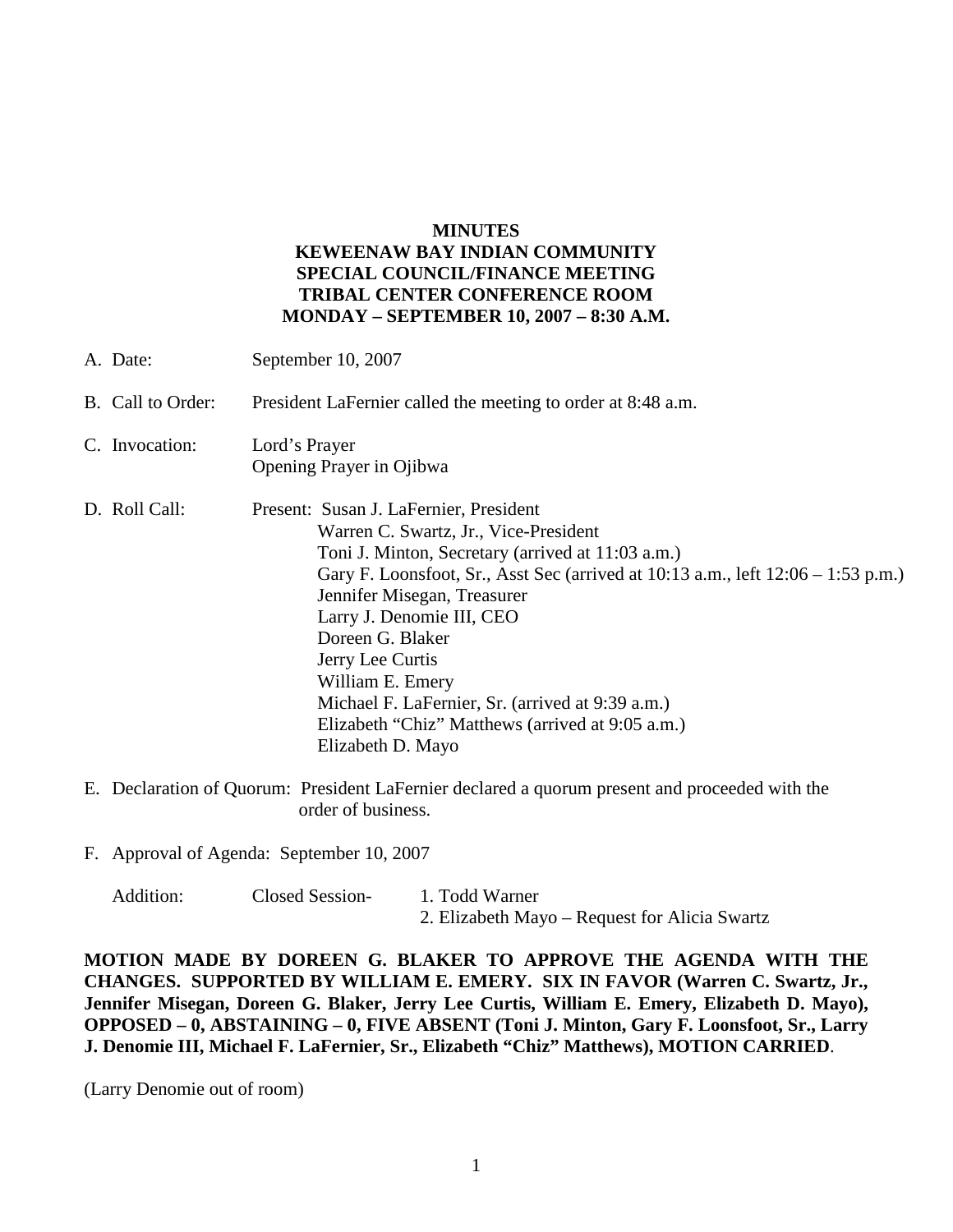## G. Closed Session:

- 1. Todd Warner, NRD/John Baker, Attorney
- 2. Elizabeth Mayo Alicia Swartz Medical Emergency Request
- 3. Budget Reviews:

Francis LaPointe, CFO/Dawn Richards/Sarah Smith Maintenance/Arlan Friisvall, Director Social Services/Judy Heath, Director Substance Abuse/Mike Jensen, Interim Program Administrator Youth Program/Carole LaPointe, Director Cultural Committee/Gerry Mantila, Chair/Bev Lussier Enrollment/Jennifer Misegan, Director-Treasurer

Break: 11:23 – 11:40 a.m.

Lunch:  $12:06 - 1:11$  p.m.

**MOTION MADE BY WILLIAM E. EMERY TO GO INTO CLOSED SESSION AT 8:52 A.M. SUPPORTED BY DOREEN G. BLAKER. SIX IN FAVOR (Warren C. Swartz, Jr., Jennifer Misegan, Larry J. Denomie III, Doreen G. Blaker, Jerry Lee Curtis, William E. Emery), ONE OPPOSED (Elizabeth D. Mayo), ABSTAINING – 0, FIVE ABSENT (Toni J. Minton, Gary F. Loonsfoot, Sr., Michael F. LaFernier, Sr., Elizabeth "Chiz" Matthews), MOTION CARRIED.**

Chiz Matthews arrived at 9:05 a.m.

Mike LaFernier arrived at 9:39 a.m.

Gary Loonsfoot arrived at 10:13 a.m.

Toni Minton arrived at 11:03 a.m.

**MOTION MADE BY TONI J. MINTON TO GO INTO OPEN SESSION AT 2:37 P.M. SUPPORTED BY MICHAEL F. LAFERNIER, SR. ALL IN FAVOR (Warren C. Swartz, Jr., Toni J. Minton, Gary F. Loonsfoot, Sr., Jennifer Misegan, Larry J. Denomie III, Doreen G. Blaker, Jerry Lee Curtis, William E. Emery, Michael F. LaFernier, Sr., Elizabeth "Chiz" Matthews, Elizabeth D. Mayo), OPPOSED - 0, ABSTAINING – 0, ABSENT – 0, MOTION CARRIED.**

**MOTION MADE BY DOREEN G. BLAKER TO AUTHORIZE AN ADDITIONAL \$400.00 FOR ALICIA SWARTZ FOR HER MEDICAL EMERGENCY. SUPPORTED BY WILLIAM E. EMERY. NINE IN FAVOR (Toni J. Minton, Gary F. Loonsfoot, Sr., Jennifer Misegan, Larry J. Denomie III, Doreen G. Blaker, Jerry Lee Curtis, William E. Emery, Elizabeth "Chiz" Matthews, Elizabeth D. Mayo), OPPOSED - 0, TWO ABSTAINING (Warren C. Swartz, Jr., Michael F. LaFernier, Sr.), ABSENT – 0, MOTION CARRIED.**